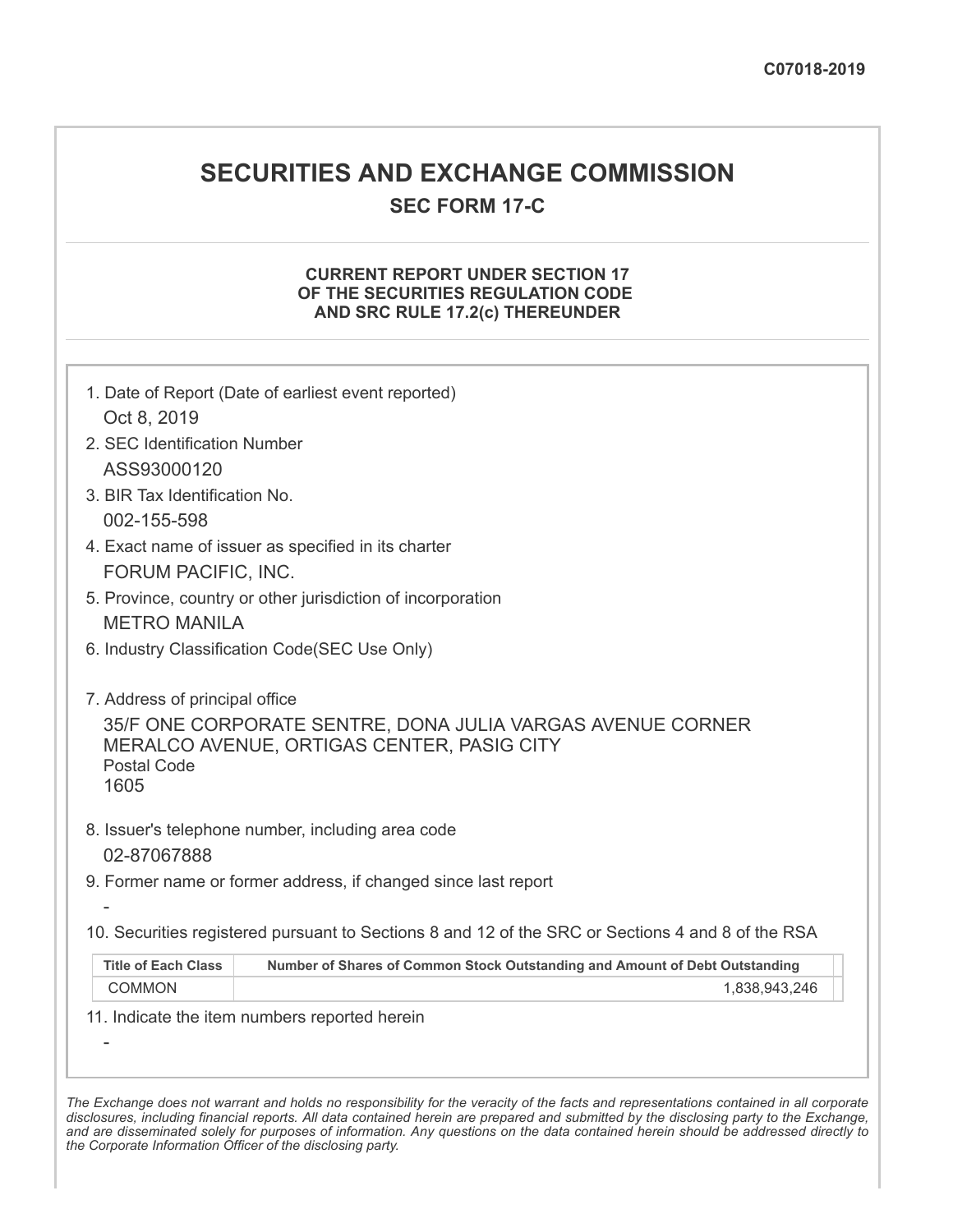

### **PSE Disclosure Form 4-24 - Results of Annual or Special Stockholders' Meeting** *References: SRC Rule 17 (SEC Form 17-C) and Section 4.4 of the Revised Disclosure Rules*

**Subject of the Disclosure**

-

RESULTS OF ANNUAL MEETING OF STOCKHOLDERS ON OCTOBER 8, 2019

**Background/Description of the Disclosure**

**List of elected directors for the ensuing year with their corresponding shareholdings in the Issuer**

| Name of Person            | <b>Shareholdings in the Listed Company</b> |                 | <b>Nature of Indirect Ownership</b> |
|---------------------------|--------------------------------------------|-----------------|-------------------------------------|
|                           | <b>Direct</b>                              | <b>Indirect</b> |                                     |
| PETER SALUD               | 2,990                                      | 0               | $\overline{\phantom{a}}$            |
| SERGIO ORTIZ-LUIS, JR.    | 100                                        | 0               |                                     |
| <b>KENNETH GATCHALIAN</b> | 100                                        | 0               |                                     |
| <b>ELVIRA TING</b>        | 400,001                                    | 0               | $\overline{\phantom{a}}$            |
| LAMBERTO MERCADO, JR.     | 100                                        | 0               | $\overline{\phantom{a}}$            |
| <b>BYOUNF HYUN SUH</b>    | 1,000                                      | 0               | $\overline{\phantom{a}}$            |
| <b>ARTHUR PONSARAN</b>    |                                            | 0               |                                     |
| <b>JOAQUIN OBIETA</b>     |                                            | 0               |                                     |
| <b>OMAR GUINOMLA</b>      | 100                                        | 0               |                                     |
| <b>RICHARD RICARDO</b>    | 100                                        | 0               |                                     |
| <b>RUBEN TORRES</b>       | 100                                        | 0               |                                     |

**External auditor** DIAZ MURILLO DALUPAN &CO., CPAs

**List of other material resolutions, transactions and corporate actions approved by the stockholders**

APPOINTMENT OF CORPORATE COUNSELS, PHILIPPINES LAW OFFICES AS EXTERNAL COUNSEL OF FPI.

**Other Relevant Information**